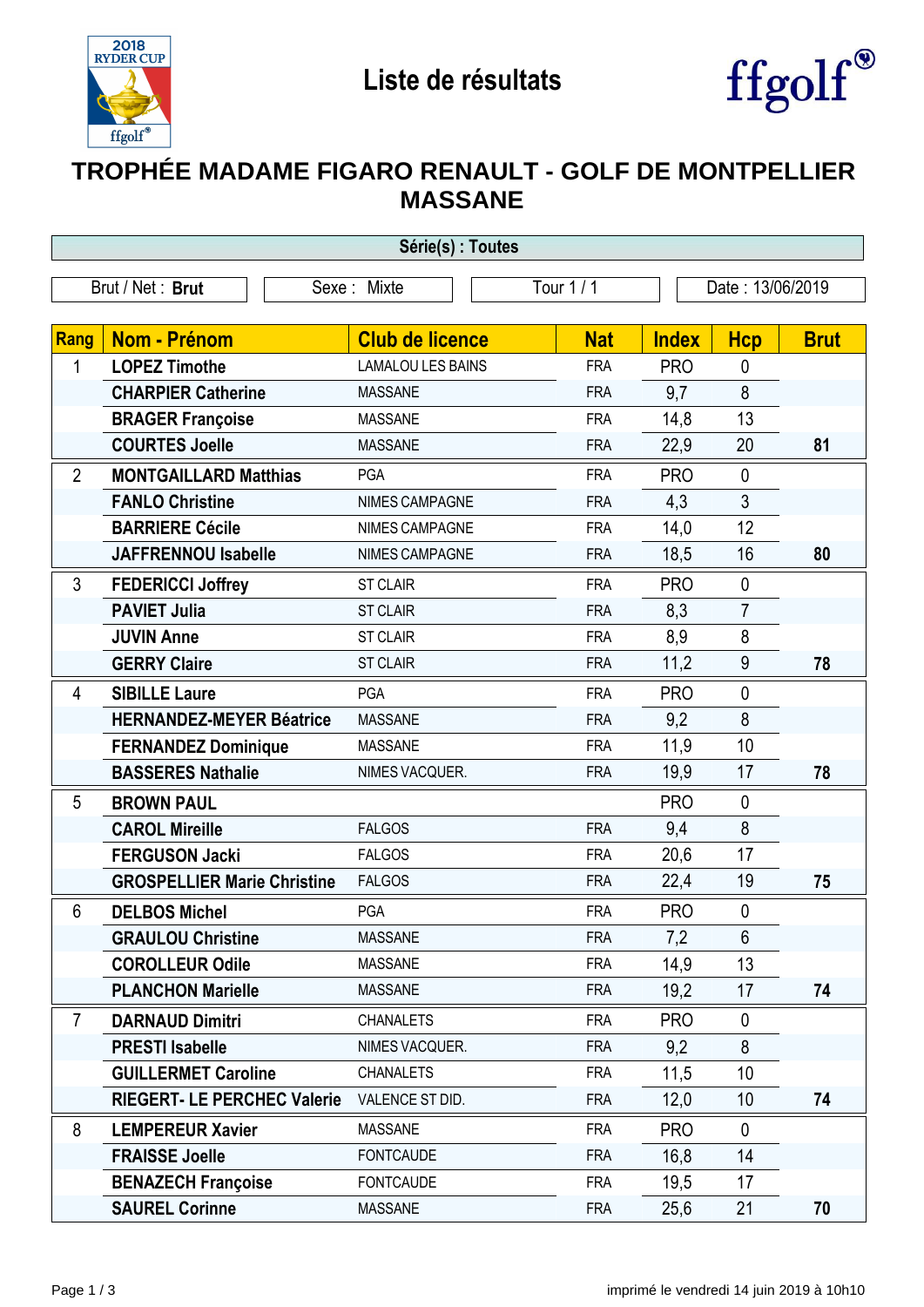| <b>Rang</b>     | <b>Nom - Prénom</b>       | <b>Club de licence</b>    | <b>Nat</b> | <b>Index</b> | <b>Hcp</b>     | <b>Brut</b> |
|-----------------|---------------------------|---------------------------|------------|--------------|----------------|-------------|
| 9               | <b>POTHEAU Gilles</b>     | <b>FALGOS</b>             | <b>FRA</b> | <b>PRO</b>   | $\mathbf 0$    |             |
|                 | <b>SEDANO Marion</b>      | <b>ST CYPRIEN</b>         | <b>FRA</b> | 7,9          | $\overline{7}$ |             |
|                 | <b>BIGORRE Justine</b>    | <b>ST CYPRIEN</b>         | <b>FRA</b> | 15,8         | 14             |             |
|                 | <b>GROS Caroline</b>      | <b>ST CYPRIEN</b>         | <b>FRA</b> | 23,2         | 20             | 69          |
| 10 <sup>°</sup> | <b>VAISSELIER Nicolas</b> | <b>ROBION</b>             | <b>FRA</b> | <b>PRO</b>   | $\mathbf 0$    |             |
|                 | <b>ROGGE MAUDLIN</b>      |                           |            | 17,2         | 14             |             |
|                 | <b>BOULLAY Charline</b>   | SAUMANE                   | <b>FRA</b> | 17,6         | 15             |             |
|                 | <b>BOULLAY Lisa</b>       | SAUMANE                   | <b>FRA</b> | 29,5         | 21             | 67          |
| 11              | <b>DELOYE Xavier</b>      | <b>PGA</b>                | <b>FRA</b> | <b>PRO</b>   | $\mathbf 0$    |             |
|                 | <b>CAUMET Martine</b>     | VALDAINE                  | <b>FRA</b> | 15,5         | 13             |             |
|                 | <b>RIVIER Martine</b>     | VALDAINE                  | <b>FRA</b> | 23,8         | 20             |             |
|                 | <b>CANOVAS Anne</b>       | VALDAINE                  | <b>FRA</b> | 25,6         | 21             | 67          |
| 12              | <b>DALIES Dominique</b>   | <b>PGA</b>                | <b>FRA</b> | <b>PRO</b>   | $\mathbf 0$    |             |
|                 | <b>GREGEOIS Catherine</b> | MARSEILLE SALET           | <b>FRA</b> | 7,7          | $6\phantom{1}$ |             |
|                 | <b>CAPRIOLO Corinne</b>   | MARSEILLE SALET           | <b>FRA</b> | 8,4          | $\overline{7}$ |             |
|                 | <b>HARTMANN Sylvie</b>    | MARSEILLE SALET           | <b>FRA</b> | 11,7         | 10             | 67          |
| 13              | <b>DEPRADE Pierre</b>     | <b>MONTESCOT</b>          | <b>FRA</b> | <b>PRO</b>   | $\mathbf{0}$   |             |
|                 | <b>TUSET Francoise</b>    | <b>MONTESCOT</b>          | <b>FRA</b> | 18,0         | 15             |             |
|                 | <b>PLANTADIS Sylvie</b>   | <b>MONTESCOT</b>          | <b>FRA</b> | 18,1         | 15             |             |
|                 | <b>DEPRADE Camille</b>    | <b>MONTESCOT</b>          | <b>FRA</b> | 26,6         | 21             | 66          |
| 14              | <b>MEIMOUN Emmanuel</b>   | <b>LUBERON</b>            | <b>FRA</b> | <b>PRO</b>   | $\mathbf 0$    |             |
|                 | <b>VOJNOVIC Catherine</b> | DOLCE FREGATE             | <b>FRA</b> | 18,3         | 16             |             |
|                 | <b>DUPRE Geneviève</b>    | GAP                       | <b>FRA</b> | 18,5         | 16             |             |
|                 | <b>RIEU Seheno Nirina</b> | <b>GAP</b>                | <b>FRA</b> | 20,7         | 17             | 66          |
| 15              | <b>BENZEKRI Marion</b>    | AIX MARSEILLE             | <b>FRA</b> | <b>PRO</b>   | $\mathbf 0$    |             |
|                 | <b>BENZEKRI Sandrine</b>  | <b>AIX MARSEILLE</b>      | <b>FRA</b> | 12,0         | 10             |             |
|                 | <b>VERNIERE Dominique</b> | <b>AIX MARSEILLE</b>      | <b>FRA</b> | 19,5         | 17             |             |
|                 | <b>AHERN Agnes</b>        | <b>AIX MARSEILLE</b>      | <b>FRA</b> | 26,7         | 21             | 65          |
| 16              | <b>REQUIER Virginie</b>   | <b>PGA</b>                | <b>FRA</b> | <b>PRO</b>   | $\mathbf 0$    |             |
|                 | <b>PERROT Véronique</b>   | <b>VALCROS</b>            | <b>FRA</b> | 10,5         | 9              |             |
|                 | <b>PONSOT Dominique</b>   | <b>VALCROS</b>            | <b>FRA</b> | 11,5         | 10             |             |
|                 | <b>CHIOZZA Françoise</b>  | <b>VALCROS</b>            | <b>FRA</b> | 17,1         | 14             | 64          |
| 17              | <b>SANTOS Jorges</b>      |                           |            | <b>PRO</b>   | $\mathbf 0$    |             |
|                 | <b>BRET Brigitte</b>      | ST DONAT                  | <b>FRA</b> | 15,2         | 13             |             |
|                 | <b>LEOTARD Sophie</b>     | ST DONAT                  | <b>FRA</b> | 16,2         | 14             |             |
|                 | <b>VIGNON Christine</b>   | <b>HOSPITALIER GRASSE</b> | <b>FRA</b> | 30,5         | 21             | 63          |
| 18              | <b>SAUVAGE Sylvain</b>    | <b>PGA</b>                | <b>FRA</b> | <b>PRO</b>   | $\mathbf 0$    |             |
|                 | <b>ERRECADE Elodie</b>    | <b>ECOLE DE L'AIR</b>     | <b>FRA</b> | 18,8         | 16             |             |
|                 | <b>AUTELLET Sylvie</b>    | VILLACOUBLAY              | <b>FRA</b> | 32,0         | 21             |             |
|                 | <b>DEPOUX Marie</b>       | ECOLE DE L'AIR            | <b>FRA</b> | 34,0         | 21             | 59          |
| 19              | <b>GALLINO Alain</b>      | <b>ALBON</b>              | <b>FRA</b> | <b>PRO</b>   | $\mathbf{0}$   |             |
|                 | <b>GALLINO Peggy</b>      | <b>ALBON</b>              | <b>FRA</b> | 15,7         | 14             |             |
|                 | <b>BROCHIER Catherine</b> | <b>ALBON</b>              | <b>FRA</b> | 23,0         | 20             |             |
|                 | <b>CHAPUIS Véronique</b>  | <b>ALBON</b>              | <b>FRA</b> | 28,5         | 21             | 59          |